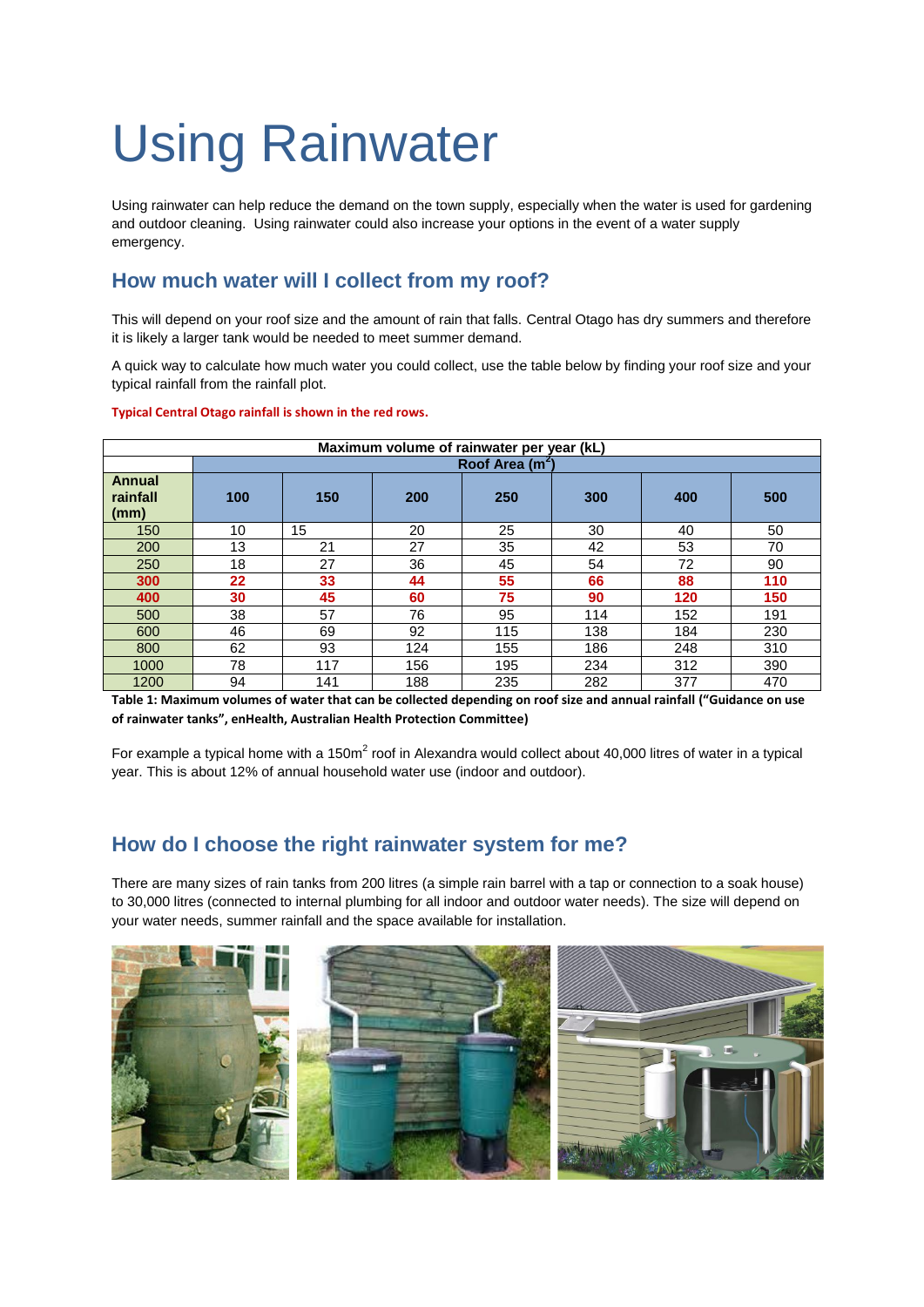| Table B.3: Tank sizes to provide 90% security of supply |                                                       |                   |                                         |                          |                                      |                            |                                             |                                  |
|---------------------------------------------------------|-------------------------------------------------------|-------------------|-----------------------------------------|--------------------------|--------------------------------------|----------------------------|---------------------------------------------|----------------------------------|
| Tank size (kilolitres)*                                 |                                                       |                   |                                         |                          |                                      |                            |                                             |                                  |
| <b>Volume</b><br>required                               | <b>Annual</b><br>rainfall                             |                   |                                         |                          |                                      |                            |                                             | Roof area (m <sup>2</sup> )      |
| (L/day)                                                 | (mm)                                                  | 100               | 150                                     | 200                      | 300                                  | 400                        | 500                                         | 600                              |
| 60                                                      | 150<br>200<br>300<br>400<br>500<br>600                | 14<br>6<br>4<br>3 | 6<br>3<br>2                             | 15<br>4<br>3             | 20<br>10                             | 14                         |                                             |                                  |
| 100                                                     | 150<br>200<br>300<br>400<br>500<br>600<br>900         | 11<br>8<br>6      | 10<br>$\sqrt{6}$<br>$\overline{5}$<br>4 | 18<br>6<br>$\frac{5}{4}$ | 33<br>10<br>6<br>4<br>$\overline{3}$ | 19<br>8                    | 34<br>17                                    | 27                               |
| 200                                                     | 250<br>300<br>350<br>400<br>500<br>600<br>900<br>1200 | 26<br>18          | 25<br>13<br>10                          | 20<br>15<br>10<br>8      | 26<br>19<br>12<br>10<br>7<br>6       | 29<br>17<br>14<br>10<br>8  | 26<br>20<br>13<br>11<br>8<br>$\overline{7}$ | 21<br>17<br>12<br>10             |
| 400                                                     | 350<br>500<br>600<br>700<br>900<br>1200               |                   |                                         | 34                       | 39<br>27<br>21                       | 42<br>30<br>27<br>19<br>16 | 30<br>22<br>21<br>16<br>13                  | 44<br>24<br>19<br>18<br>13<br>12 |
| 600                                                     | 500<br>600<br>700<br>800<br>900<br>1200               |                   |                                         |                          | 50                                   | 37                         | 50<br>43<br>28                              | 47<br>40<br>34<br>24             |

To estimate the likely size of tank for your water needs and roof size, use the tables below.

**Table B.3: Maximum volumes of water that can be collected depending on roof size and annual rainfall for a 1 in 10 year security of supply (90%) - "Guidance on use of rainwater tanks", enHealth, Australian Health Protection Committee.**

As a guide to how much water you may need to collect, typical water use in the home is:

| <b>Water Use</b>        | Average volume per day per<br>house (litres) |
|-------------------------|----------------------------------------------|
| <b>Tap</b>              | 70                                           |
| <b>Shower</b>           | 150                                          |
| <b>Washing Machine</b>  | 140                                          |
| <b>Toilet</b>           | 100                                          |
| <b>Dishwasher</b>       | 10                                           |
| <b>Bathtub</b>          | 10                                           |
| <b>Garden / Outdoor</b> | 120                                          |
| Total                   | 600                                          |

*BRANZ Auckland End-Use Study, 2008*

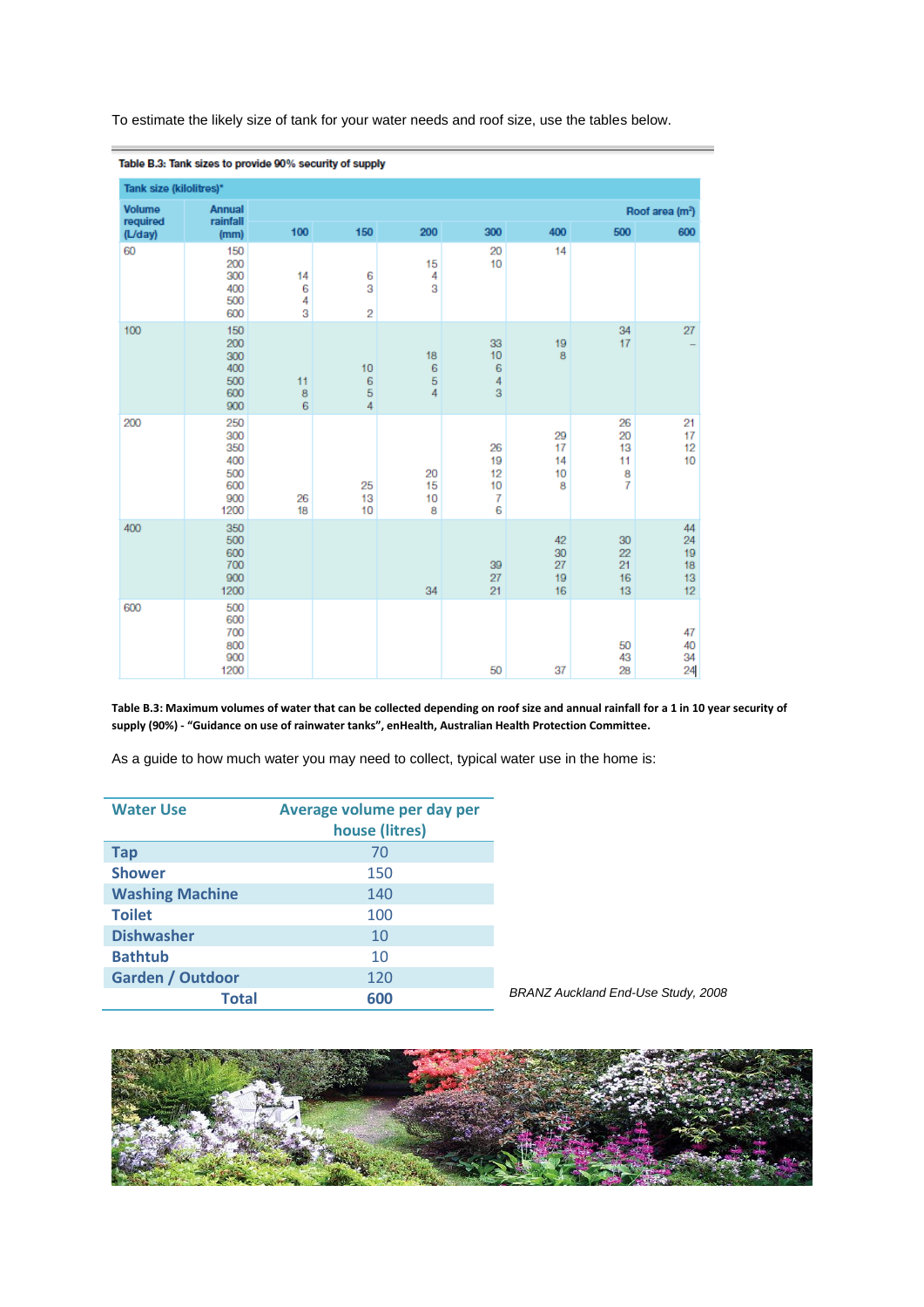## **How can I best use rain water in my garden?**

A rain tank is useful as long as it is topped up with rain. In dry summers a 5,000 litre tank would last 4-8 days if used for 2 hours a day (assuming an average hose flow of 10-20 litres/minute).

Therefore, the water is best used for plants under stress. A low water garden is the most efficient way to manage your garden water needs and reduce the demand on your tank.



# **How do I make sure I meet legal and health requirements?**

**Health - Drinking Water Safety -** If you are connected to the town supply, it is preferable that you drink town supply water. Rain tanks can become a breeding ground for nasty bugs if treatment and maintenance is not properly undertaken.

More information on how to keep your water safe for drinking is available in the Ministry of Health pamphlet "Water Collection Tanks and Safe Household Use".

**Building Consent -** A building consent is generally **not needed** for a rainwater tank for garden watering, if it meets the requirements shown below.

| <b>Tank Capacity does not Exceed (litres)</b> | Supported not more than this height above the<br>supporting ground (metres) |
|-----------------------------------------------|-----------------------------------------------------------------------------|
| 35,000                                        | Supported directly by the ground                                            |
| 16,000                                        | 0.25                                                                        |
| 8,000                                         | 0.5                                                                         |
| 4,000                                         | и                                                                           |
| 1,000                                         | 3                                                                           |
| 500                                           | 4                                                                           |

*Ministry of Business, Innovation and Employment, Publication "Building work that does not require a building consent – Schedule 1", Dec 2010*

A building consent **is needed** if you want to connect the tank to the plumbing of a house that has a mains supply. You are required by law to ensure that the mains water is isolated by using a backflow prevention device. A qualified plumber must install this and you may be required to have annual device checks.

### **Resource Consent**

For further information on rain tank building and resource consents please contact Central Otago District Council.

## **How much will it cost?**

The cost will depend on the tank size, material, installation and delivery requirements.



Other costs may include pipes, filters or treatment, plumbing requirements, building consents and annual inspections fees. There will also be on-going maintenance and replacement costs.

The basic cost for a 5,000 litre tank is around \$1,500, increasing to up to \$4,000 for a 30,000 litre tank. Pumps, fittings and connections will be extra. Local suppliers of tanks and fittings can be found in the yellow pages and by searching the internet.